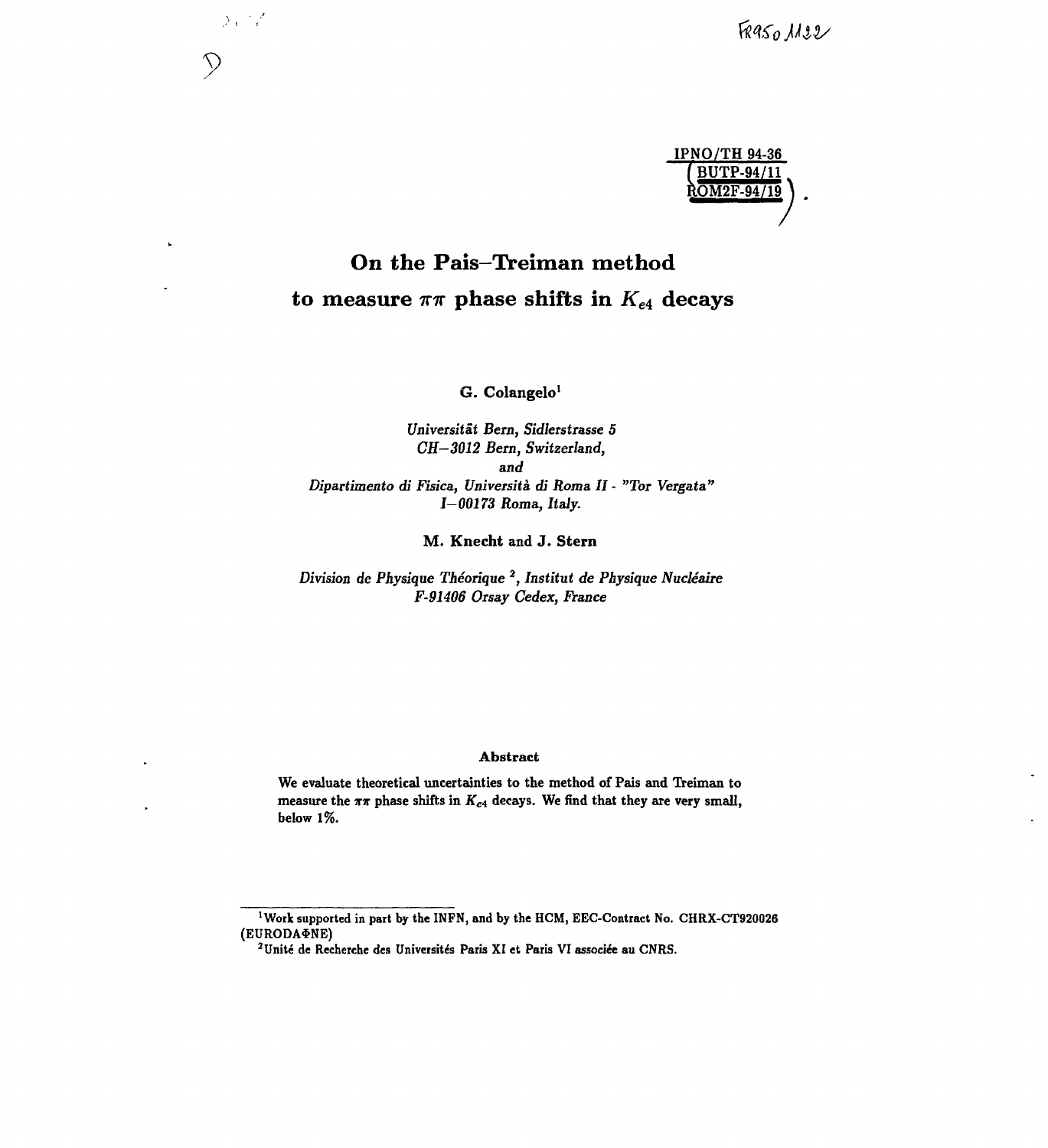#### **1 Introduction**

The measurement of the  $\pi\pi$  phase shifts near threshold is a key issue of low energy hadronic physics. First, these phases enter the phenomenological analysis of many different low energy scattering processes, weak decays and, in particular, CPviolating K-decays. A model independent determination of  $\pi\pi$  phases would considerably improve our understanding of the corresponding hadronic matrix elements. Furthermore, Chiral Perturbation Theory (CHPT) [1], the systematic low energy expansion of QCD amplitudes, provides a link between the low energy  $\pi\pi$  scattering data and the non perturbative chiral structure of the QCD ground state: The standard CHPT has a clean prediction for these quantities [2, 3], and would not be able to explain a large discrepancy with experimental data. On the other hand, the proposed generalization [4] of the usual low energy expansion, called generalized CHPT, expects a somewhat stronger  $I=0$  S-wave  $\pi\pi$  interaction. Within the latter scheme, a discrepancy between the standard CHPT and experiment would be interpreted as a manifestation of unusually low values of the quark-antiquark condensate  $\langle \bar{q}q \rangle$  and of the ratio of strange to non strange current quark masses.

It is known since a long time that the main source of model independent experimental information on low energy  $\pi\pi$  phases comes from  $K_{e4}$  decays. In these decays, a complete  $\pi\pi$  phase-shift analysis could be performed in principle, assuming nothing more than unitarity or the Watson final state interaction theorem. However, such a complete procedure would require a detailed amplitude analysis of *Kei* to be performed with respect to all five kinematical variables. To avoid this task, which is rather problematic in practice, Pais and Treiman have proposed [5] to measure  $\pi\pi$  phases in a much simpler way which, in addition to the Watson theorem, assumes that higher partial waves beyond the P-wave are small. A variant of the Pais-Treiman method has already been used (together with additional assumptions) in a 1977 high statistics experiment by Rosselet et al. [6], but the data obtained still show very large error bars. Newly planned experiments like KLOE at DA $\Phi$ NE, will hopefully be able to reduce the errors sizeably enough to decide between the theoretical alternatives mentioned above. In view of this improvement on the experimental side, it is worth to check what kind of uncertainties affect the Pais-Treiman method from the theoretical point of view. This is the purpose of this note.

### **2 Kinematics and form factors**

We discuss the decay

$$
K^+(p) \to \pi^+(p_1) \pi^-(p_2) e^+(p_l) \nu_e(p_\nu) , \qquad (2.1)
$$

 $(2.2)$ 

and its charge conjugate mode. We do not consider isospin violating contributions and correspondingly set  $m_u = m_d = \hat{m}$ ,  $\alpha_{\text{QED}} = 0$ .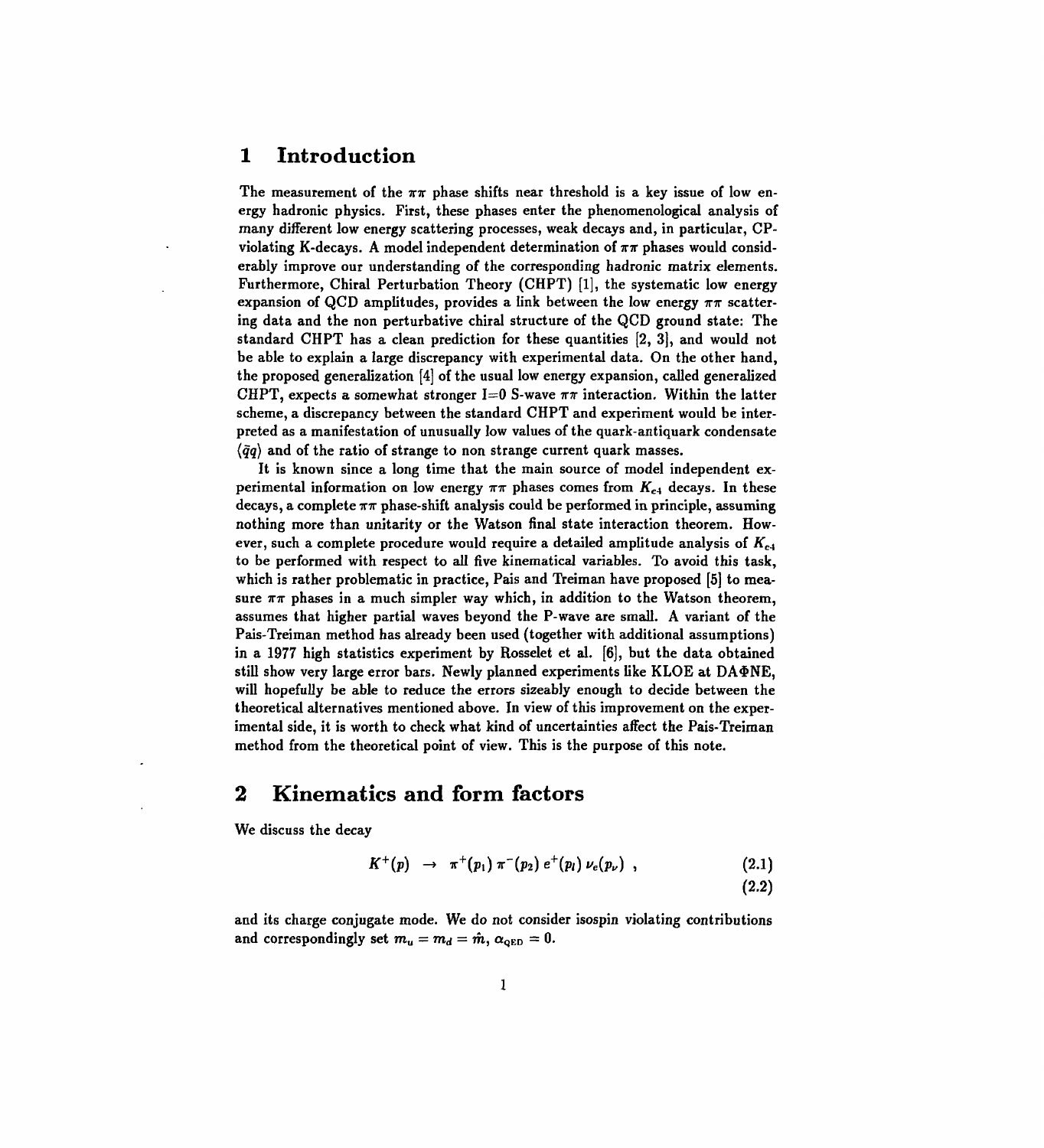The full kinematics of this decay requires five variables. We will use the ones introduced by Cabibbo and Maksymowicz [7]. It is convenient to consider three reference frames, namely the  $K^+$  rest system  $(\Sigma_K)$ , the  $\pi$   $\tau$   $\tau^-$  center-of-mass system  $(\Sigma_{2\pi})$  and the  $e^+ \nu_e$  center-of-mass system  $(\Sigma_{l\nu})$ . Then the variables are  $s_{\pi}$ , the effective mass squared of the dipion system, *si,* the effective mass squared of the dilepton system,  $\theta_{\pi}$ , the angle of the  $\pi^+$  in  $\Sigma_{2\pi}$  with respect to the dipion line of flight in  $\Sigma_K$ ,  $\theta_l$ , the angle of the  $l^+$  in  $\Sigma_{l\nu}$  with respect to the dilepton line of flight in  $\Sigma_K$ , and  $\phi$ , the angle between the plane formed by the pions in  $\Sigma_K$  and the corresponding plane formed by the dileptons. The range of the variables is

$$
4M_{\pi}^2 \leq s_{\pi} = (p_1 + p_2)^2 \leq (M_K - m_l)^2 ,m_l^2 \leq s_l = (p_l + p_{\nu})^2 \leq (M_K - \sqrt{s_{\pi}})^2 ,0 \leq \theta_{\pi}, \theta_l \leq \pi, 0 \leq \phi \leq 2\pi.
$$
 (2.3)

It is useful to furthermore introduce the following combinations of four vectors

$$
P = p_1 + p_2, \ \ Q = p_1 - p_2, \ \ L = p_i + p_\nu. \ \ (2.4)
$$

Below we will also use the variables

$$
t=(p_1-p)^2, u=(p_2-p)^2, \nu=t-u. \hspace{1.5cm} (2.5)
$$

These are related to  $s_{\pi}$ ,  $s_{l}$  and  $\theta_{\pi}$  by

$$
t + u = 2M_{\pi}^2 + M_K^2 + s_l - s_{\pi} ,
$$
  

$$
\nu = -2\sigma_{\pi} X \cos \theta_{\pi} ,
$$
 (2.6)

where

$$
\sigma_{\pi} = (1 - 4M_{\pi}^2/s_{\pi})^{\frac{1}{2}},
$$
  
\n
$$
X = \frac{1}{2}\lambda^{1/2}(M_{K}^2, s_{\pi}, s_{l}),
$$
  
\n
$$
\lambda(x, y, z) = x^2 + y^2 + z^2 - 2(xy + xz + yz).
$$
 (2.7)

The matrix element is (we always neglect the mass of the electron in what follows)

$$
T=\frac{G_F}{\sqrt{2}}V_{us}^*\tilde{u}(p_\nu)\gamma_\mu(1-\gamma_5)\nu(p_l)(V^\mu-A^\mu)\quad ,\qquad (2.8)
$$

where

$$
I_{\mu} = \langle \pi^+(p_1) \pi^-(p_2) \text{out} | I_{\mu}^{4-i5}(0) | K^+(p) \rangle; I = V, A,
$$
  
\n
$$
V_{\mu} = -\frac{H}{M_K^3} \epsilon_{\mu\nu\rho\sigma} L^{\nu} P^{\rho} Q^{\sigma},
$$
  
\n
$$
A_{\mu} = -i \frac{1}{M_K} [P_{\mu} F + Q_{\mu} G + L_{\mu} R],
$$
\n(2.9)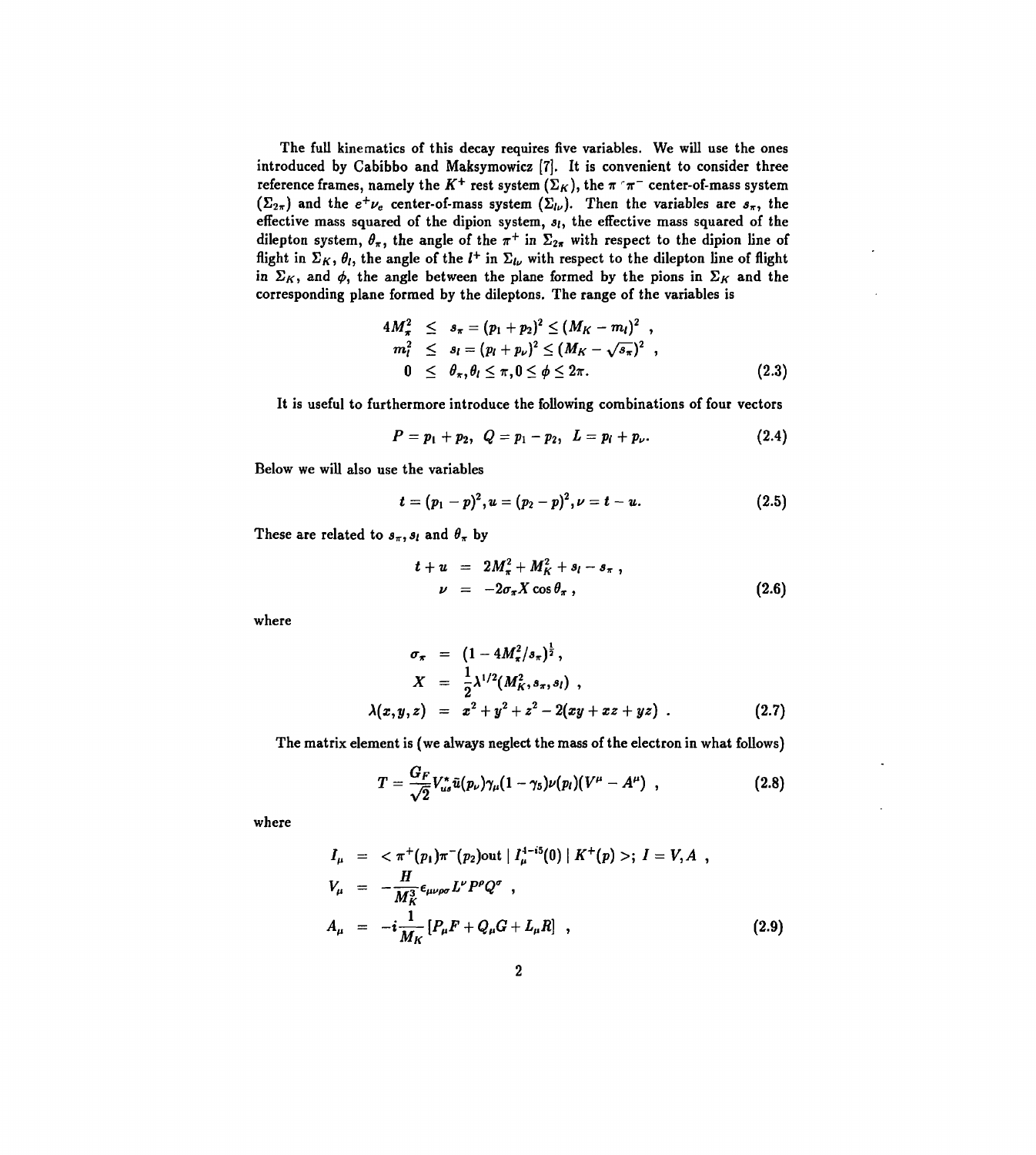and  $\epsilon_{0123} = 1$ .

The form factors  $F, G, R$  and H are analytic functions of the variables  $s_{\pi}$ , t and  $u$ . The partial decay rate for  $(2.1)$  can be expressed as

$$
d\Gamma_5 = G_F^2 |V_{us}|^2 N(s_\pi, s_l) J_5(s_\pi, s_l, \theta_\pi, \theta_l, \phi) ds_\pi ds_l d(\cos \theta_\pi) d(\cos \theta_l) d\phi,
$$
  

$$
N(s_\pi, s_l) = \sigma_\pi X/(2^{13} \pi^6 M_K^5),
$$
 (2.10)

where

$$
J_5 = 2 \left[ I_1 + I_2 \cos 2\theta_l + I_3 \sin^2 \theta_l \cdot \cos 2\phi + I_4 \sin 2\theta_l \cdot \cos \phi + I_5 \sin \theta_l \cdot \cos \phi + I_6 \cos \theta_l + I_7 \sin \theta_l \cdot \sin \phi + I_9 \sin^2 \theta_l \cdot \sin 2\phi \right],
$$

with

$$
I_1 = \frac{1}{4} \left\{ |F_1|^2 + \frac{3}{2} (|F_2|^2 + |F_3|^2) \sin^2 \theta_{\pi} \right\},
$$
  
\n
$$
I_2 = -\frac{1}{4} \left\{ |F_1|^2 - \frac{1}{2} (|F_2|^2 + |F_3|^2) \sin^2 \theta_{\pi} \right\},
$$
  
\n
$$
I_3 = -\frac{1}{4} \left\{ |F_2|^2 - |F_3|^2 \right\} \sin^2 \theta_{\pi},
$$
  
\n
$$
I_4 = \frac{1}{2} \operatorname{Re}(F_1^* F_2) \sin \theta_{\pi},
$$
  
\n
$$
I_5 = - \operatorname{Re}(F_1^* F_3) \sin \theta_{\pi},
$$
  
\n
$$
I_6 = - \operatorname{Re}(F_2^* F_3) \sin^2 \theta_{\pi},
$$
  
\n
$$
I_7 = - \operatorname{Im}(F_1^* F_2) \sin \theta_{\pi},
$$
  
\n
$$
I_8 = \frac{1}{2} \operatorname{Im}(F_1^* F_3) \sin \theta_{\pi},
$$
  
\n
$$
I_9 = -\frac{1}{2} \operatorname{Im}(F_2^* F_3) \sin^2 \theta_{\pi},
$$
  
\n(2.11)

and

$$
F_1 = X \cdot F + \sigma_{\pi}(PL) \cos \theta_{\pi} \cdot G ,
$$
  
\n
$$
F_2 = \sigma_{\pi} (s_{\pi} s_l)^{1/2} G ,
$$
  
\n
$$
F_3 = \sigma_{\pi} X (s_{\pi} s_l)^{1/2} \frac{H}{M_K^2} ,
$$
 (2.12)

The definition of  $F_1$ ,  $F_2$  and  $F_3$  corresponds to the combinations used by Pais and Treiman [5]. The form factors  $I_1, \ldots, I_9$  agree with the expressions given in [5] if one neglects the mass of the electron.

The form factors may be written in a partial wave expansion in the variable  $\theta_{\pi}$ . Suppressing isospin indices, one has for  $F$  and  $G$  [8]

$$
F = \sum_{l=0}^{\infty} P_l(\cos \theta_\pi) f_l e^{i\delta_l} - \frac{\sigma_\pi PL}{X} \cos \theta_\pi G,
$$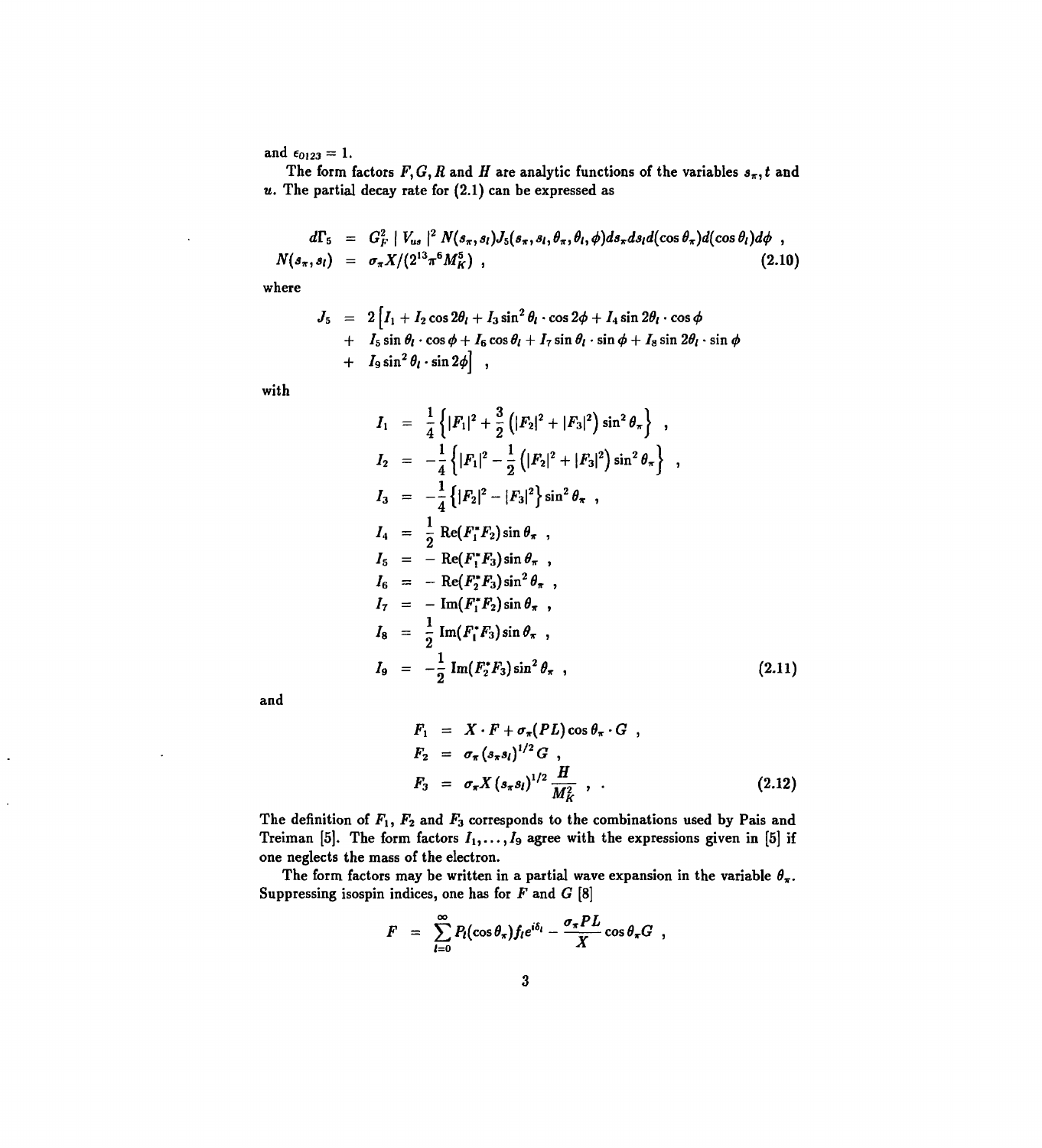$$
G = \sum_{l=1}^{\infty} P'_l(\cos \theta_\pi) g_l e^{i\delta_l} \tag{2.13}
$$

where

$$
P_l'(z) = \frac{d}{dz} P_l(z) \quad . \tag{2.14}
$$

The partial wave amplitudes  $f_i$  and  $g_i$  depend on  $s_{\pi}$  and  $s_i$  and are real in the physical region of  $K_{14}$  decay (in our overall phase convention). The phases  $\delta_l$  coincide with the phase shifts in elastic  $\pi\pi$  scattering. Accordingly, the form factors  $F_1$  and *Fi* have the expansions:

$$
F_1 = X \sum_{l=0}^{\infty} P_l(\cos \theta_{\pi}) f_l e^{i\delta_l} ,
$$
  

$$
-\sin \theta_{\pi} F_2 = \sigma_{\pi}(s_{\pi} s_l)^{1/2} \sum_{l=1}^{\infty} P_l^{(1)}(\cos \theta_{\pi}) g_l e^{i\delta_l} ,
$$
 (2.15)

where  $P_i^{(m)}$  are the associated Legendre functions.

### **3 Evaluation of the corrections**

The method suggested by Pais and Treiman to measure the  $\pi\pi$  phase shifts in  $K_{e4}$ decays is very simple and clean. It is based on the observation that the dependence of the differential decay rate on two of the five variables can be worked out analytically under very few general assumptions, as we have seen in the previous section.

In case one neglects all the waves higher than *S* and *P, I4* and *I7* show a very simple dependence on the phases  $\delta_0$  and  $\delta_1$ . [The same dependence appears in  $I_5$ and  $I_8$  which, however, contain the anomalous form factor  $H$ , and are kinematically much more suppressed.] Their integral over  $\cos \theta_{\pi}$  is:

$$
\bar{I}_4 \equiv \int_{-1}^1 d\cos\theta_\pi I_4 = \frac{\pi}{4} X \sigma_\pi (s_\pi s_l)^{1/2} f_0 g_1 \cos(\delta_0 - \delta_1) ,
$$
\n
$$
\bar{I}_7 \equiv \int_{-1}^1 d\cos\theta_\pi I_7 = \frac{\pi}{2} X \sigma_\pi (s_\pi s_l)^{1/2} f_0 g_1 \sin(\delta_0 - \delta_1) .
$$
\n(3.1)

By measuring the ratio  $\bar{I}_7/2\bar{I}_4$  one has then direct access to  $\tan(\delta_0 - \delta_1)$ . To experimentally select  $I_7$  and  $I_4$  one could use different methods (fit the distribution in  $\cos \theta_l$  and  $\phi$ , measure asymmetries, measure moments ... ). Choosing for example to measure the appropriate moments, one would have, all in all, to integrate the distribution over four of the five variables with the weights  $\sin \phi$ , then  $\cos \phi \cos \theta$ , and then take the ratio. The measurement of  $tan(\delta_0 - \delta_1)$  would be as simple as that.

While on the experimental side there might be detector-dependent problems that could force experimentalists to adapt the Pais-Treiman method to their own peculiar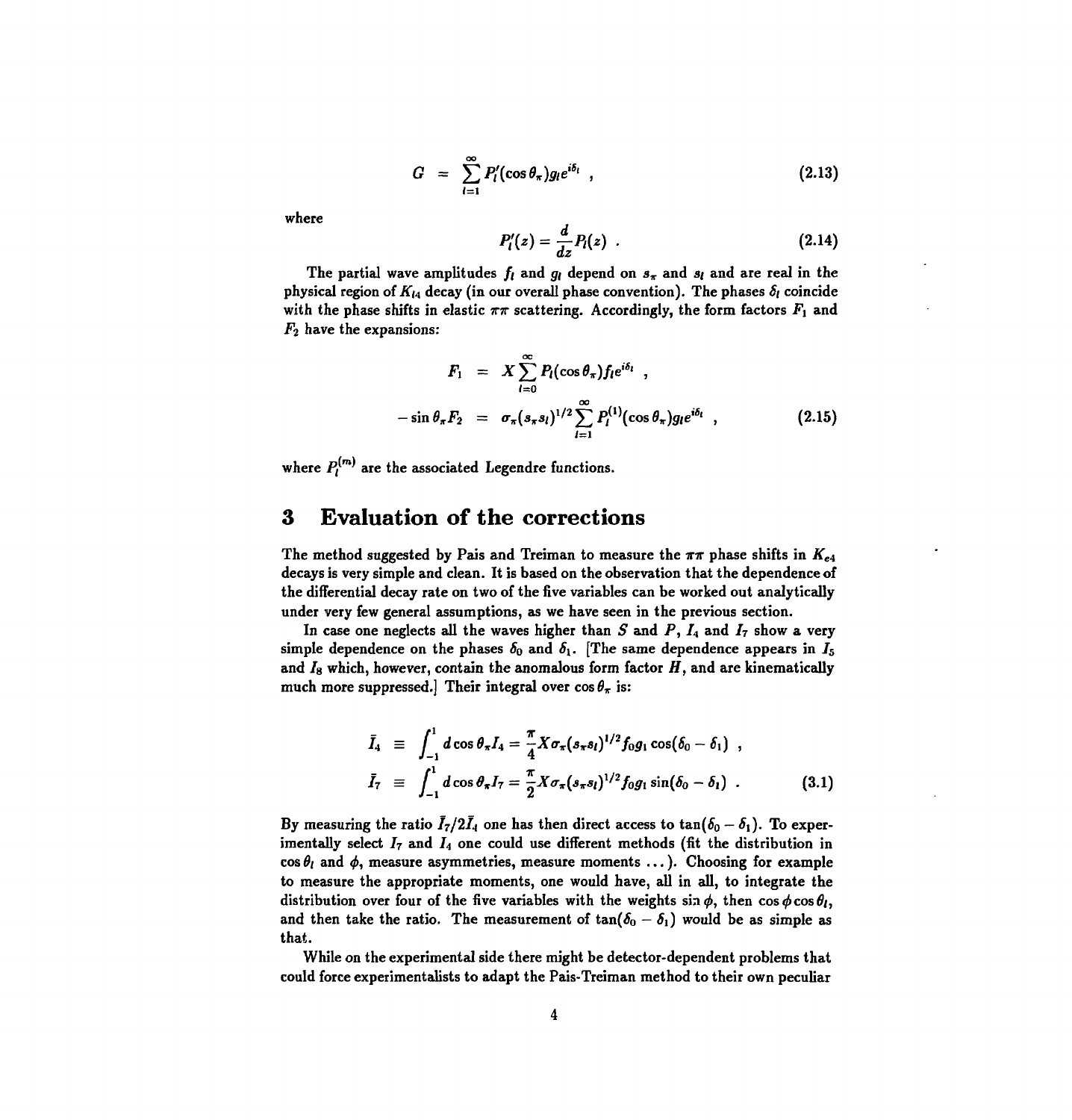situation (see for example Ref. [6]), it is clear from the theoretical point of view that the beauty of the method is based on neglecting the higher waves. It is the main purpose of this note to try to estimate corrections coming from higher waves to the Pais-Treiman formula:

$$
\frac{\bar{I}_7}{2\bar{I}_4} = \tan(\delta_0 - \delta_1) \tag{3.2}
$$

For that purpose we shall use the form factors predicted by CHPT at the one loop level.

We start by applying the chiral power counting to the partial waves of the form factors. In general, for any partial wave we may write an expansion in the following way:

$$
X_l = \frac{M_K}{\sqrt{2}F_\pi} \left\{ X_l^{(0)} + X_l^{(2)} + X_l^{(4)} + \cdots \right\} ;\ X = f, g \ , \qquad (3.3)
$$

where the upper index stands for powers of energies or meson masses. From published calculations of *F* and *G* to one-loop [9, 10] we may easily get that only three partial waves start at order  $O(E^0)$ , while all the others start at order  $O(E^2)$ :

$$
f_0 = \frac{M_K}{\sqrt{2}F_\pi} \left\{ 1 + f_0^{(2)} + O(E^4) \right\} ;
$$
  
\n
$$
f_1 = \frac{M_K}{\sqrt{2}F_\pi} \left\{ \frac{\sigma_\pi PL}{X} + f_1^{(2)} + O(E^4) \right\} ;
$$
  
\n
$$
g_1 = \frac{M_K}{\sqrt{2}F_\pi} \left\{ 1 + g_1^{(2)} + O(E^4) \right\} ;
$$
  
\n
$$
f_1 = \frac{M_K}{\sqrt{2}F_\pi} \left\{ f_1^{(2)} + O(E^4) \right\} ; l \ge 2
$$
  
\n
$$
g_k = \frac{M_K}{\sqrt{2}F_\pi} \left\{ g_k^{(2)} + O(E^4) \right\} ; k \ge 2 .
$$
\n(3.4)

Using this chiral power counting is very easy to give a "corrected" Pais-Treiman formula, which is accurate up to and including order  $O(E^2)$ :

$$
\frac{\bar{I}_7}{2\bar{I}_4}\equiv \tan(\delta_0-\delta_1)\left\{1+\Delta^{(2)}+O(E^4)\right\}\quad ,\qquad (3.5)
$$

$$
\Delta^{(2)} = \left(\frac{\sin \delta_0}{\sin(\delta_0 - \delta_1)} - \frac{\cos \delta_0}{\cos(\delta_0 - \delta_1)}\right) \sum_{k=1}^{\infty} A_{02k+1} g_{2k+1}^{(2)} + \left(\frac{\sin \delta_1}{\sin(\delta_0 - \delta_1)} - \frac{\cos \delta_1}{\cos(\delta_0 - \delta_1)}\right) \frac{\sigma_{\pi} PL}{X} \sum_{k=1}^{\infty} A_{12k} g_{2k}^{(2)} - \left(\frac{\sin \delta_1}{\sin(\delta_0 - \delta_1)} + \frac{\cos \delta_1}{\cos(\delta_0 - \delta_1)}\right) \sum_{l=1}^{\infty} A_{2l} f_{2l}^{(2)} , \qquad (3.6)
$$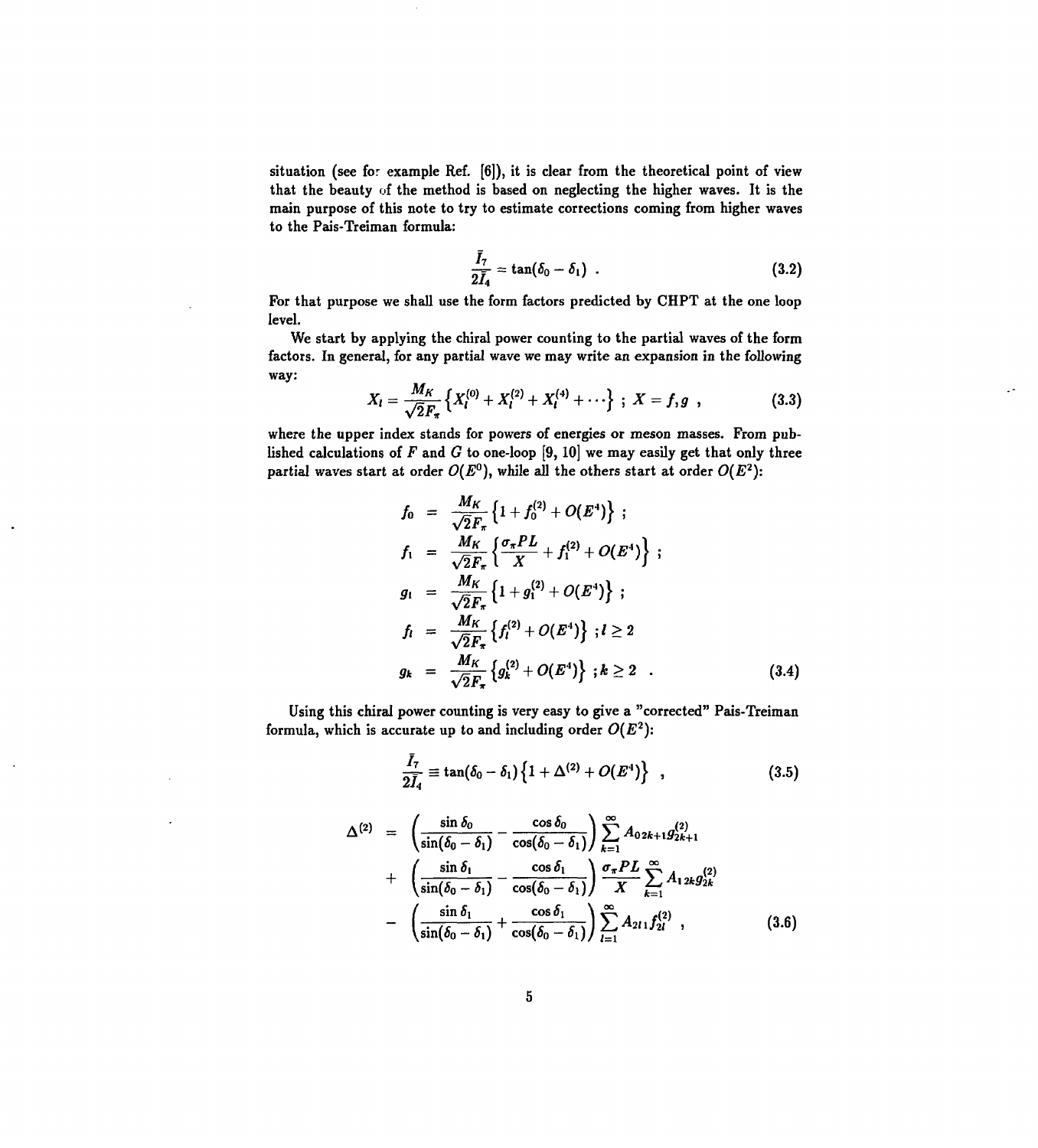where

$$
A_{lk} = \frac{2}{\pi} \int_{-1}^{1} d\cos\theta_{\pi} P_l(\cos\theta_{\pi}) P_k^{(1)}(\cos\theta_{\pi}) \quad , \tag{3.7}
$$

and where ail the phases of waves higher than the *P* have been put to zero (this is again consistent at the order at which we are working). The ratios of sines and cosines start at order *O(E°),* and will have also contributions of higher order, that we neglect at this level of accuracy. We may thus use the leading order CHPT expressions:

$$
\delta_0 = \frac{1}{32\pi F_\pi^2} \sigma_\pi \left(2s_\pi - M_\pi^2 + 5\epsilon M_\pi^2\right) + O(E^4)
$$
\n(3.8)

$$
\delta_1 = \frac{1}{96\pi F_\pi^2} \sigma_\pi^3 s_\pi + O(E^4) \quad . \tag{3.9}
$$

The standard CHPT predicts  $\epsilon = 0$ , whereas in generalized CHPT  $\epsilon$  is an arbitrary parameter,  $0 \le \epsilon \le 1$ , related to the quark mass ratio  $r = m_s/\hat{m}$  [4]. Eq. (3.6) then becomes

$$
\Delta^{(2)} = \left(\frac{s_{\pi} - 4M_{\pi}^2}{5s_{\pi} + M_{\pi}^2 + 15\epsilon M_{\pi}^2}\right) \sum_{k=1}^{\infty} A_{02k+1} g_{2k+1}^{(2)}
$$

$$
- \left(\frac{4s_{\pi} + 5M_{\pi}^2 + 15\epsilon M_{\pi}^2}{5s_{\pi} + M_{\pi}^2 + 15\epsilon M_{\pi}^2}\right) \frac{\sigma_{\pi} PL}{X} \sum_{k=1}^{\infty} A_{12k} g_{2k}^{(2)}
$$

$$
- \left(\frac{6s_{\pi} - 3M_{\pi}^2 + 15\epsilon M_{\pi}^2}{5s_{\pi} + M_{\pi}^2 + 15\epsilon M_{\pi}^2}\right) \sum_{l=1}^{\infty} A_{2l} f_{2l}^{(2)} . \tag{3.10}
$$

Sefore evaluating numerically the correction we would like to stress that the low energy expansion has been performed only inside the braces of eq. (3.5).

The explicit calculation shows that both in standard and in generalized CHPT  $\Delta^{(2)}$  is numerically very small over the whole phase space. It barely reaches 0.5 %. The dependence on  $s_i$  is rather weak, and there is no difficulty in repeating the same analysis for the ratio of  $\bar{I}_7$  and  $2\bar{I}_4$  not treated as functions of  $s_l$  but averaged over it (as suggested by Pais and Treiman). At this order in the low energy expansion the correction turns out to be just  $\langle \Delta^{(2)} \rangle$ , where with the symbol  $\langle \rangle$  we mean the following average:

$$
\langle A \rangle \equiv \frac{1}{\int_{s_i^{min}}^{s_i^{max}} ds_i X^2 \sqrt{s_i}} \int_{s_i^{min}}^{s_i^{max}} ds_i X^2 \sqrt{s_i} A(s_i)
$$
 (3.11)

The plot of  $\langle \Delta^{(2)} \rangle$  as a function of  $s_{\pi}$  is shown in fig. 1.

Since the corrections are so small, we would like to understand whether this is just a typical size of higher waves, or an effect depending on some miraculous cancellation.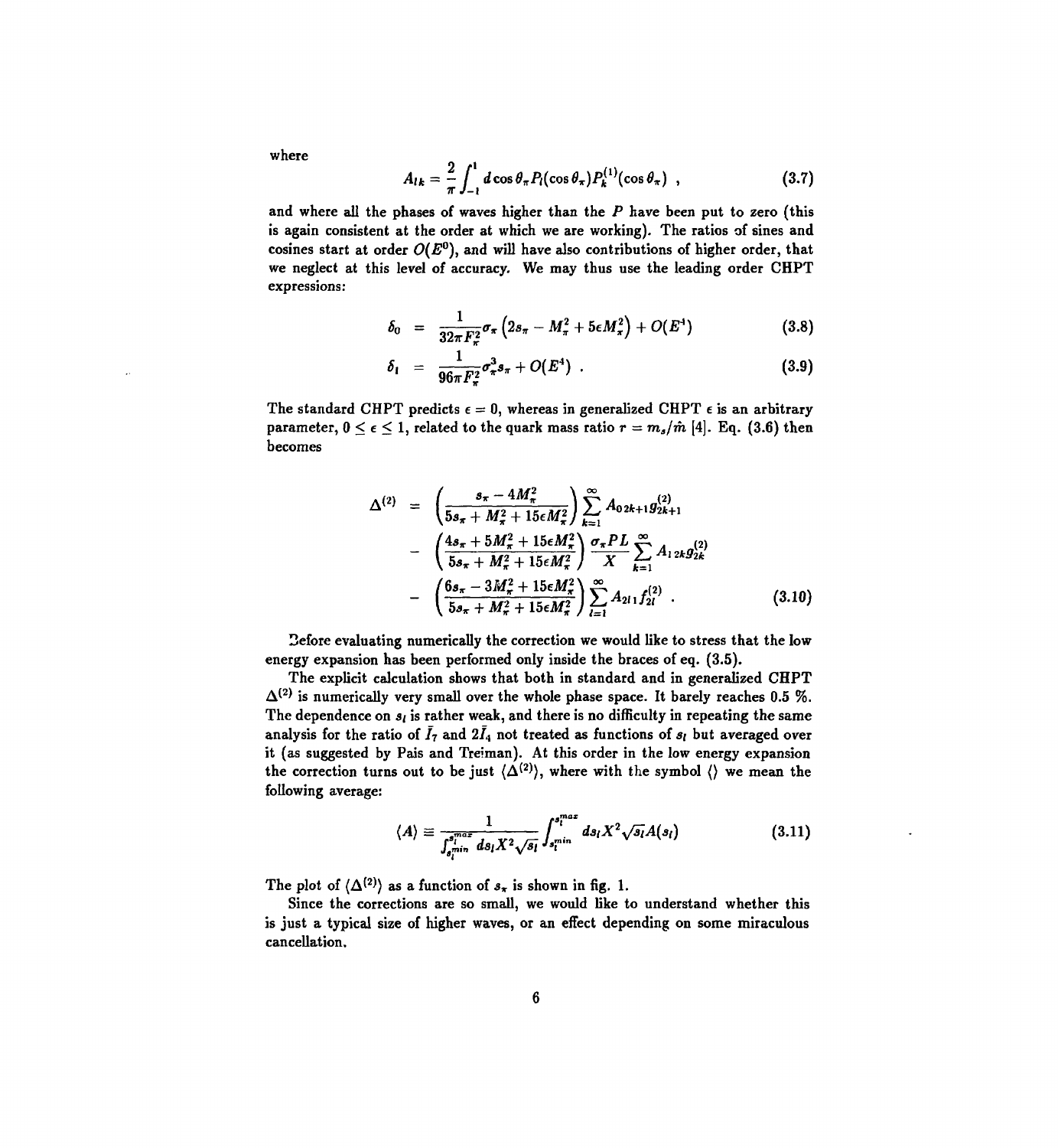Since F and G are dimensionless functions of  $s_{\pi}$ ,  $s_{l}$  and  $\nu$ , and depend on  $\cos \theta_{\pi}$ only through *v,* their higher waves projections are suppressed by powers of the kinematical factor:

$$
\frac{\sigma_{\pi}X}{M_K^2} = 2\frac{p_{\pi}p_l}{M_K^2} \le 0.15
$$
\n(3.12)

where  $p_{\pi}$  and  $p_l$  stand for the momenta of individual pions and of the dilepton, respectively, in the dipion center of mass frame. The bound in (3.12) holds over the whole phase space.

The dominant contribution to the sum  $\Delta^{(2)}$ , eq. (3.10), comes from the D-waves  $g_2^{(2)}$  and  $f_2^{(2)}$ . The latter contains contributions both from the F and G form factors:

$$
f_2^{(2)} = f_d^{(2)} + 2 \frac{\sigma_{\pi} PL}{X} g_2^{(2)} , \qquad (3.13)
$$

where  $f_d^{(2)}$  stands for the D-wave of *F* alone. Making explicit the factors (3.12), we may define:

$$
f_d^{(2)} \equiv \left(\frac{\sigma_\pi X}{M_K^2}\right)^2 \widetilde{f}_d^{(2)} ,
$$
  
\n
$$
g_2^{(2)} \equiv \frac{\sigma_\pi X}{M_K^2} \widetilde{g}_2^{(2)} ,
$$
\n(3.14)

where  $\widetilde{f_d}^{(2)}$  and  $\widetilde{g_2}^{(2)}$  are expected to be smooth functions of  $s_x$  and of  $s_l$ . Since D-waves are a loop effect, we may guess that  $\widetilde{f_d}^{(2)}$  and  $\widetilde{g_2}^{(2)}$  will be of the order  $M_K^2/(16\pi^2 F_\pi^2)$ . An explicit calculation shows that this is indeed the case and, for a possible later use, we may even write the following simplified expressions for them: Standard CHPT gives

$$
\widetilde{f}_d^{(2)} = \frac{M_K^2}{16\pi^2 F_\pi^2} (-0.28) \left[ 1 + 0.12 \left( \frac{s_l}{4M_\pi^2} - q^2 \right) \right] ,
$$
\n
$$
\widetilde{g}_2^{(2)} = \frac{M_K^2}{16\pi^2 F_\pi^2} (-0.62) \left[ 1 + 0.08 \left( \frac{s_l}{4M_\pi^2} - q^2 \right) \right] ,
$$
\n(3.15)

where

$$
q^2 = (s_{\pi} - 4M_{\pi}^2)/4M_{\pi}^2
$$
 (3.16)

*'—'(2)* The above evaluation of  $f_d$  is parameter free. On the other hand, a substancial part of the contribution to  $g_2^{y-z}$  comes from the low energy constant  $L_3 + 4L_2$ , whose<br>determination beings in some was related 111. The essence ding sesse in (9.15) is determination brings in some uncertainty  $[11]$ . The corresponding error in (3.15) is however smaller than 50%. Finally,  $\Delta$   $\gamma$  can be expressed in terms of the smooth functions  $f_d$ <sup>(2)</sup> and  $\widetilde{g_2}^{(2)}$ :

$$
\Delta^{(2)} = \frac{3}{8} \left( \frac{2s_{\pi} - M_{\pi}^2 + 5\epsilon M_{\pi}^2}{5s_{\pi} + M_{\pi}^2 + 15\epsilon M_{\pi}^2} \right) \left( \frac{\sigma_{\pi} X}{M_K^2} \right)^2 \widetilde{f}_d^{(2)} \n- \frac{3}{2} \left( \frac{s_{\pi} + 3M_{\pi}^2 + 5\epsilon M_{\pi}^2}{5s_{\pi} + M_{\pi}^2 + 15\epsilon M_{\pi}^2} \right) \frac{\sigma_{\pi}^2 (PL)}{M_K^2} \widetilde{g}_2^{(2)} + \cdots
$$
\n(3.17)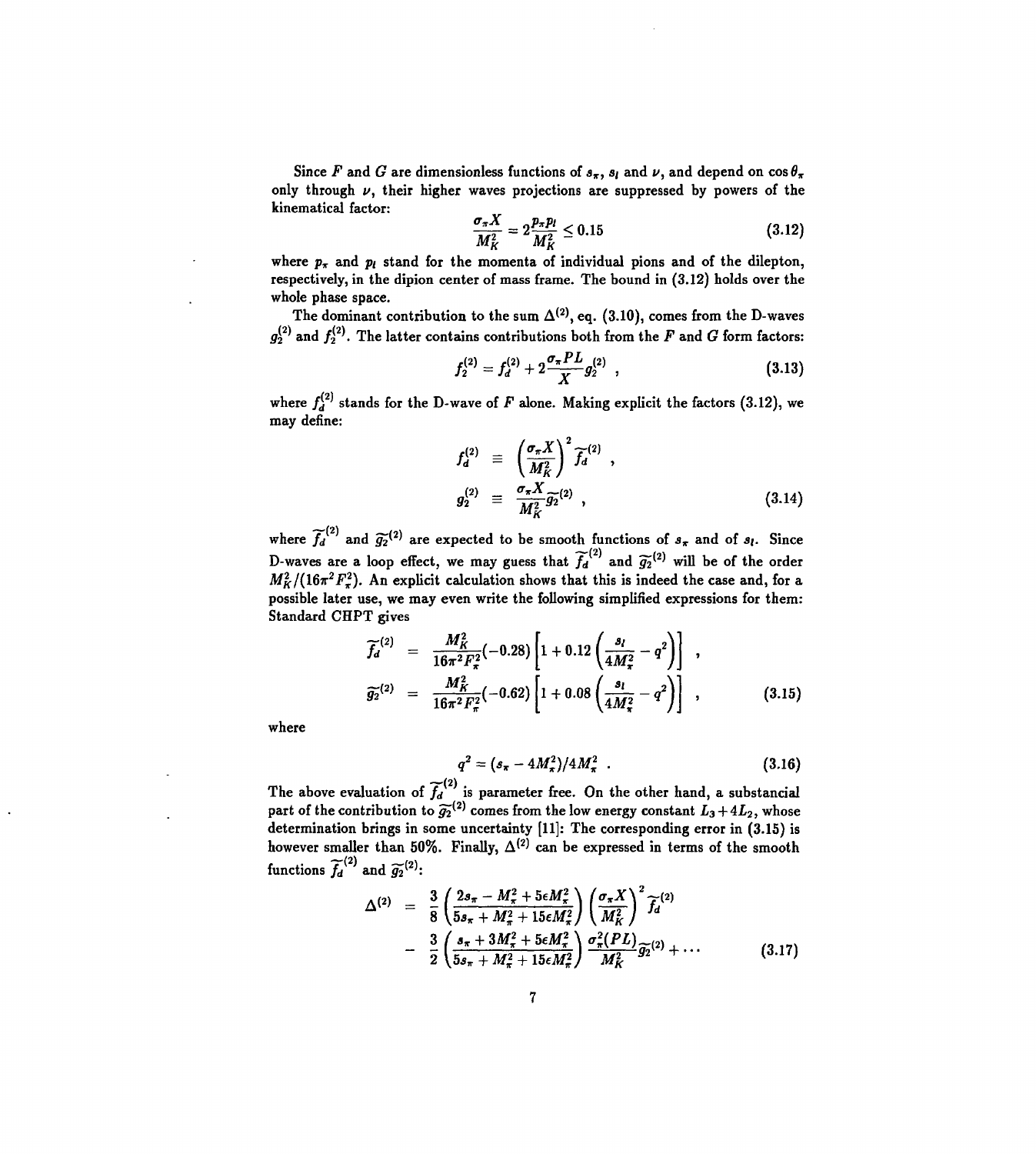where the ellipsis stands for  $l > 2$  waves. This expression gives clearly account of the size of the corrections. The second term is dominant with respect to the first one, and its typical scale is  $\sigma_{\pi}^2 (PL)/(16\pi^2 F_{\pi}^2)$ , which, after averaging over  $s_i$ , is at most 1.6% over the whole phase space. The remaining coefficients reduce this number by a factor 4. Moreover, we have calculated the dependence of  $\widetilde{f_d}^{\{2\}}$  and  $\widetilde{g_2}^{\{2\}}$  on  $m_s/\hat{m},$ in generalized CHPT<sup>3</sup>. We have found that  $\widetilde{f_d}^{(2)}$  is affected by no more than 10%, whereas the form factor  $\widetilde{g_2}^{\{2\}}$  may be modified by at most a factor one half, further reducing  $\langle \Delta^{(2)} \rangle$ .

Higher orders will certainly modify the above numbers, but not the orders of magnitude, which are essentially given by the kinematics. In a sense, the limited effect of the uncertainties in the values of the low energy constants *Li* may be considered as an indication in this direction. Furthermore, since the generalized CHPT differs from the standard CHPT by a different ordering in the perturbative expansion (that is, at every finite order it includes terms which in the standard scheme are relegated to higher orders), the weak dependence of  $\widetilde{f_d}^{(2)}$  and of  $\widetilde{g_2}^{(2)}$ on  $m<sub>s</sub>/m$  is a further indication that it is very unlikely that higher orders would overwhelm the strong kinematical suppression of higher waves.

Our conclusion is then that the Pais-Treiman formula (3.2) is free of corrections up to the percent level, over the whole accessible range of energy.

#### Acknowledgements

One of us (G.C.) would like to thank Jürg Gasser for pointing out to him the relevance of the issue, and the Division de Physique Théorique de l'Institut de Physique Nucléaire d'Orsay for a very kind hospitality. It is a pleasure to thank J. Bijnens, J. Gasser, E. Pallante and R. Petronzio for very informative discussions.

#### **References**

[1] For recent reviews on CHPT see e.g.

H. Leutwyler, in: Proc. XXVI Int. Conf. on High Energy Physics, Dallas, 1992, edited by J.R. Sanford, AIP Conf. Proc. No. 272 (AIP, New York, 1993) p. 185; U.G. Meifiner, Rep. Prog. Phys. 56 (1993) 903;

A. Pich, Lectures given at the V Mexican School of Particles and Fields, Guanajuato, Mexico, December 1992, preprint CERN-Th.6978/93 (hep-ph/9308351); G. Ecker, Lectures given at the 6<sup>th</sup> Indian-Summer School on Intermediate Energy Physics Interaction in Hadronic Systems Prague, August 25 - 31, 1993, to appear in the Proceedings (Czech. J. Phys.), preprint UWThPh -1993-31 (hep-ph/9309268).

<sup>&</sup>lt;sup>3</sup>The generalized CHPT one loop  $K_{14}$  form factors will be given elsewhere [12]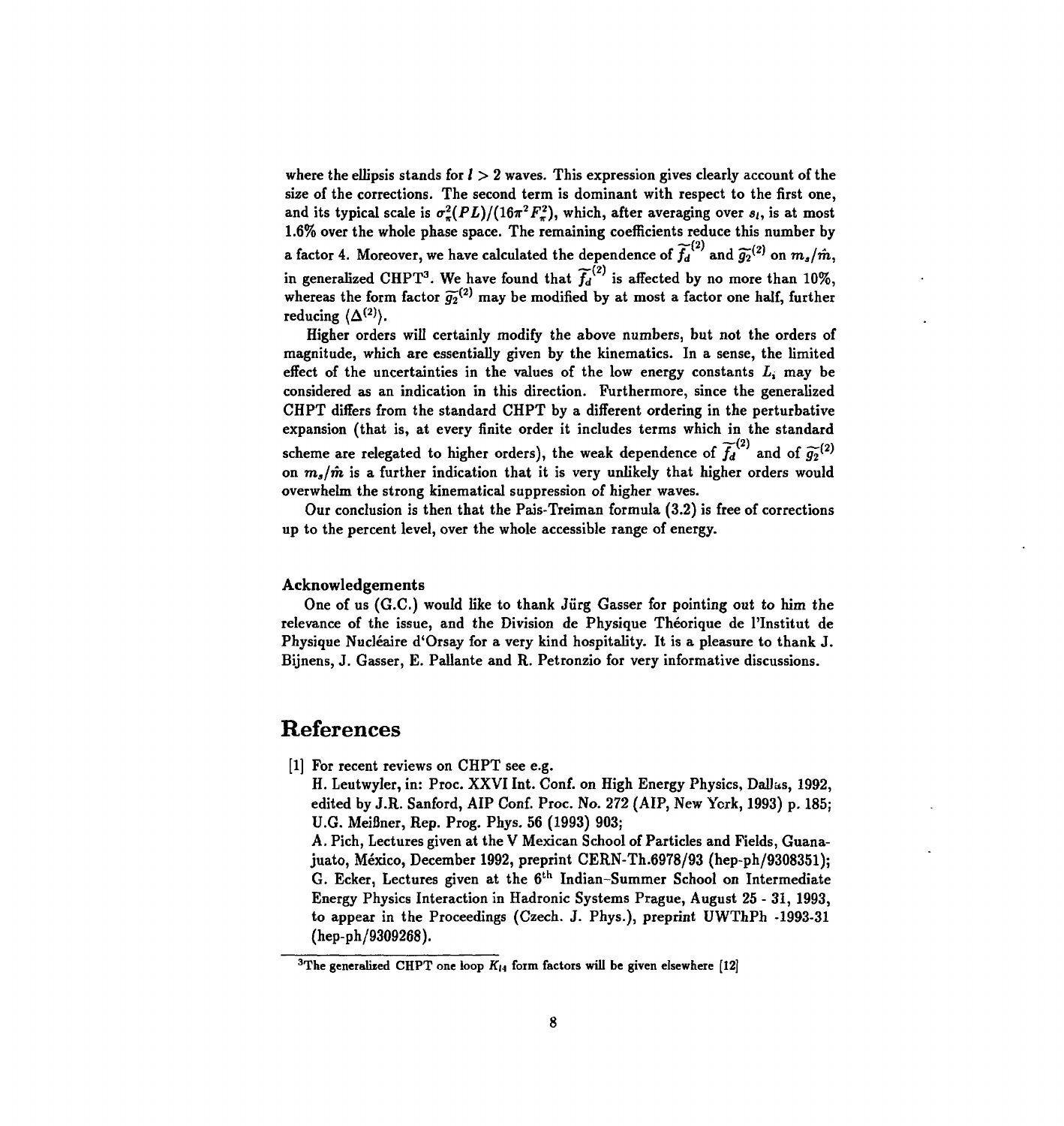- [2] J. Gasser and H. Leutwyler, Ann. Phys. (N.Y.) 158 (1984) 142.
- [3] J. Gasser and H. Leutwyler, Nucl. Phys. B250 (1985) 465.
- [4] J. Stern, H. Sazdjian, N.H. Fuchs, Phys. Rev. D47 (1993) 3814
- [5] A. Pais and S.B. Treiman, Phys. Rev. 168 (1968) 1858.
- [6] L. Rosselet et al., Phys. Rev. D15 (1977) 574.
- [7] N. Cabibbo and A. Maksymowicz, Phys. Rev. B137 (1965) B438; Phys. Rev. 168 (1968) 1926 E.
- [8] F.A. Berends, A. Donnachie and G.C. Oades, Phys. Lett. 26B (1967) 109; Phys. Rev. 171 (1968) 1457.
- [9] J. Bijnens, Nucl. Phys. B337 (1990) 635.
- [10] C. Riggenbach, J. Gasser, J.F. Donoghue and B.R. Holstein, Phys. Rev. D43 (1991) 127.
- [11] J. Bijnens, G. Colangelo and J. Gasser,  $K_{14}$ -decays beyond one loop, preprint BUTP-94/4 and ROM2F 94/05 (hep-ph/9403390).
- [12] M. Knecht and J. Stern, to appear.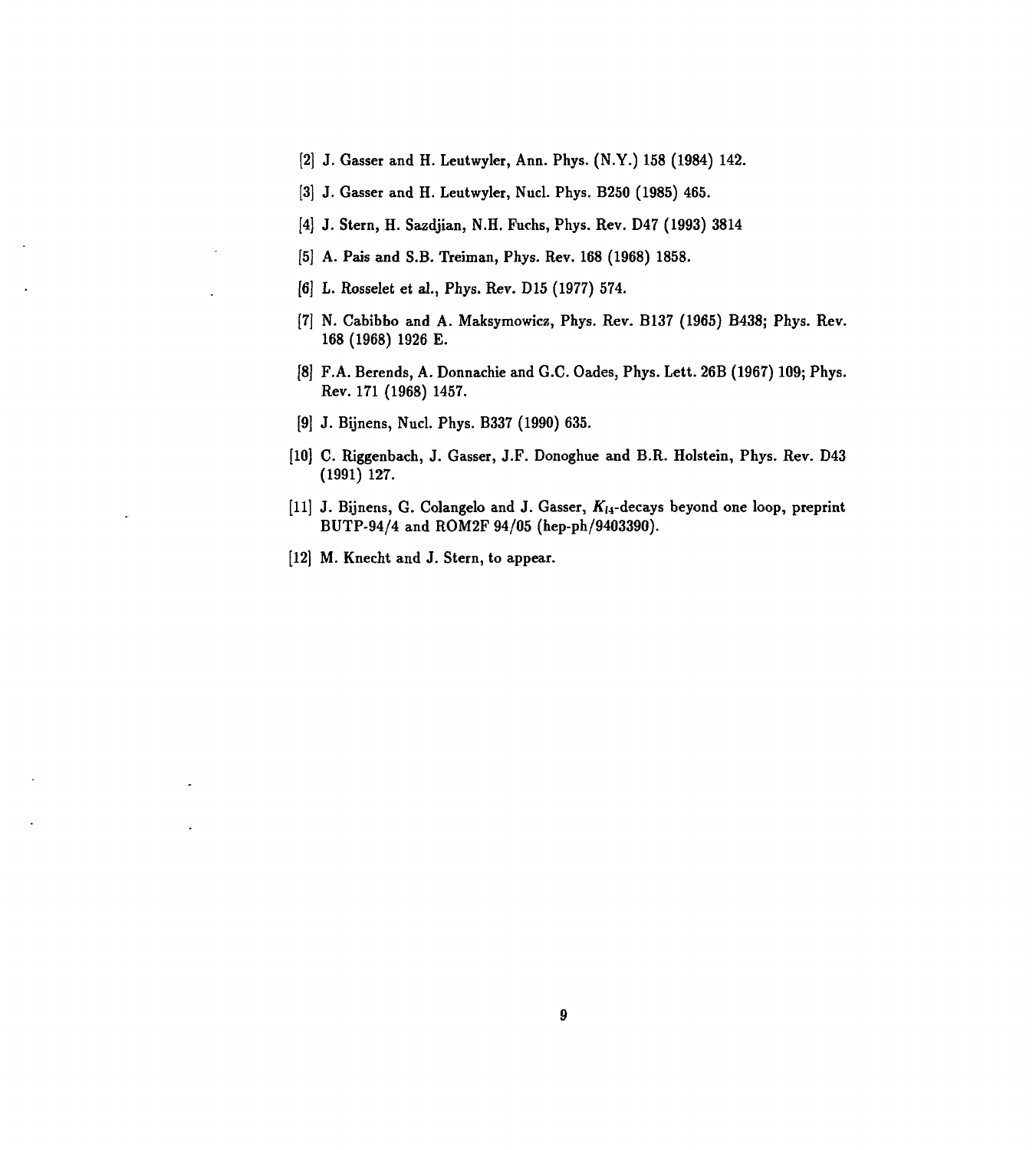## **Figure Caption**

 $\frac{1}{2}$ 

Fig. 1:  $\langle \Delta^{(2)} \rangle$ , as a function of  $s_{\pi}$ . The plot refers to the standard CHPT case: it is calculated using eq. (3.10) with  $\epsilon = 0$  and the *F* and *G* form factors given by [9, 10], with the central values  $L_2 = 1.35 \times 10^{-3}$ ,  $L_3 = -3.5 \times 10^{-3}$  of [11]. The same curve can be obtained using eq. (3.17) with  $\epsilon = 0$ , and (3.15).